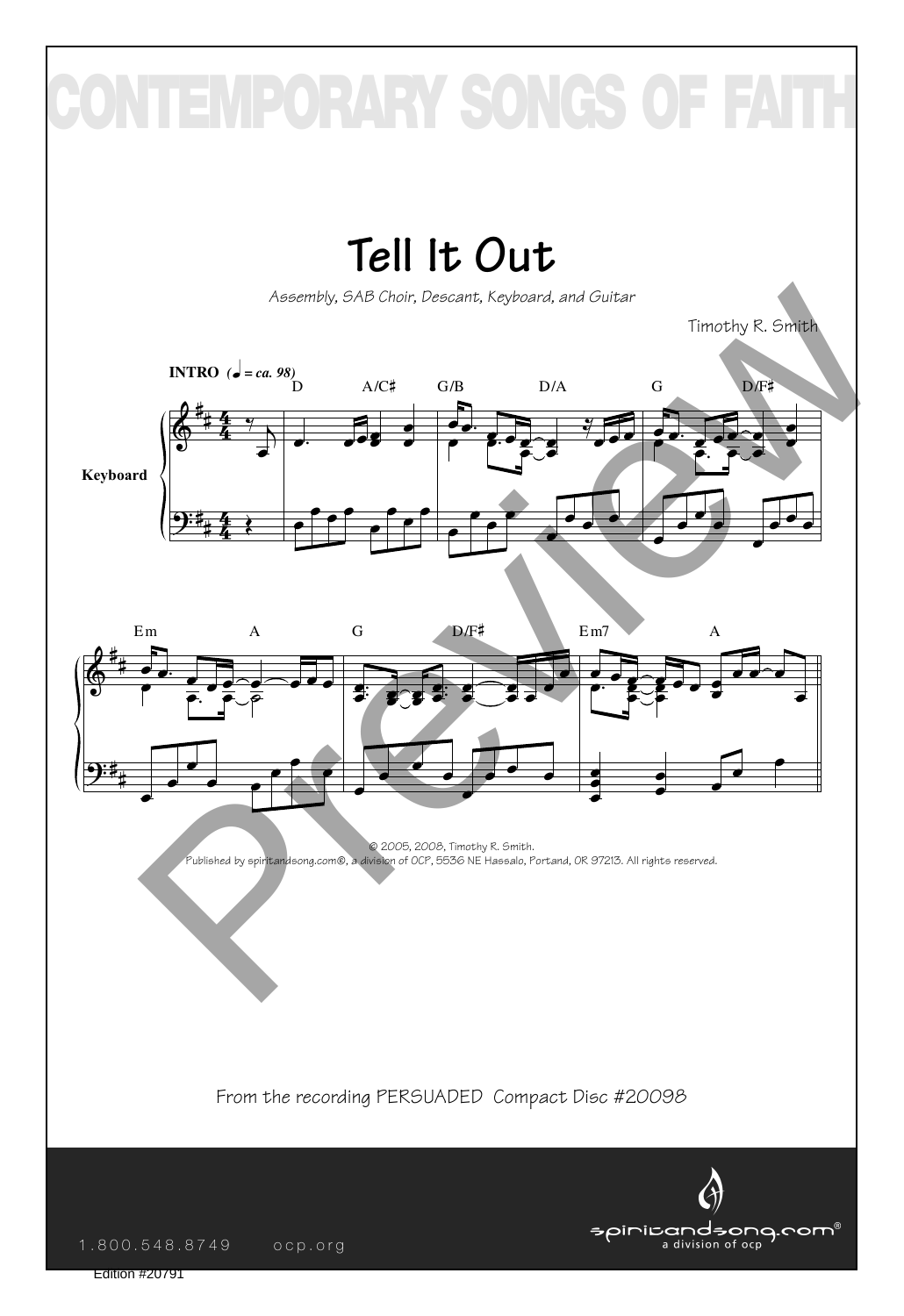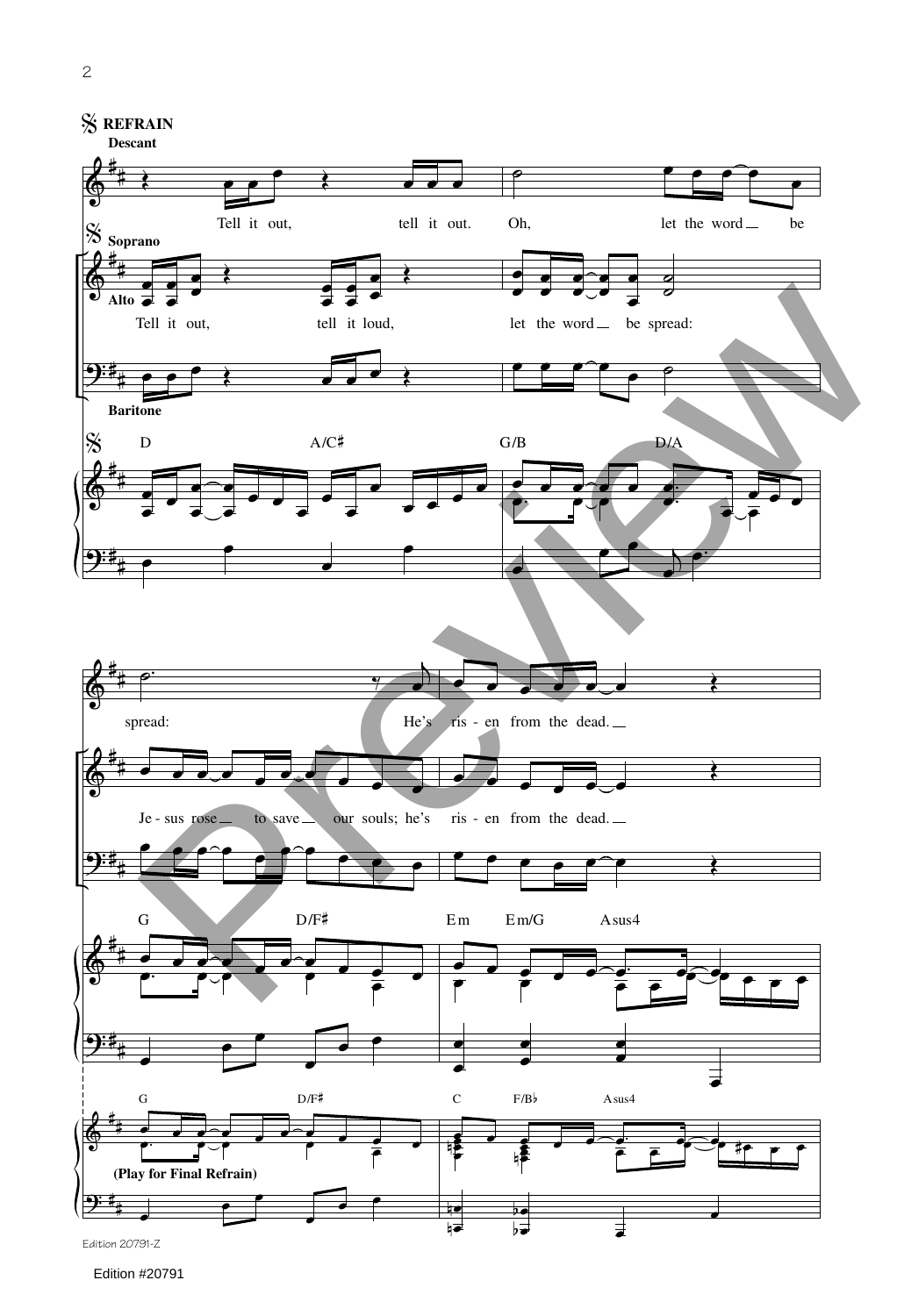

Edition #20791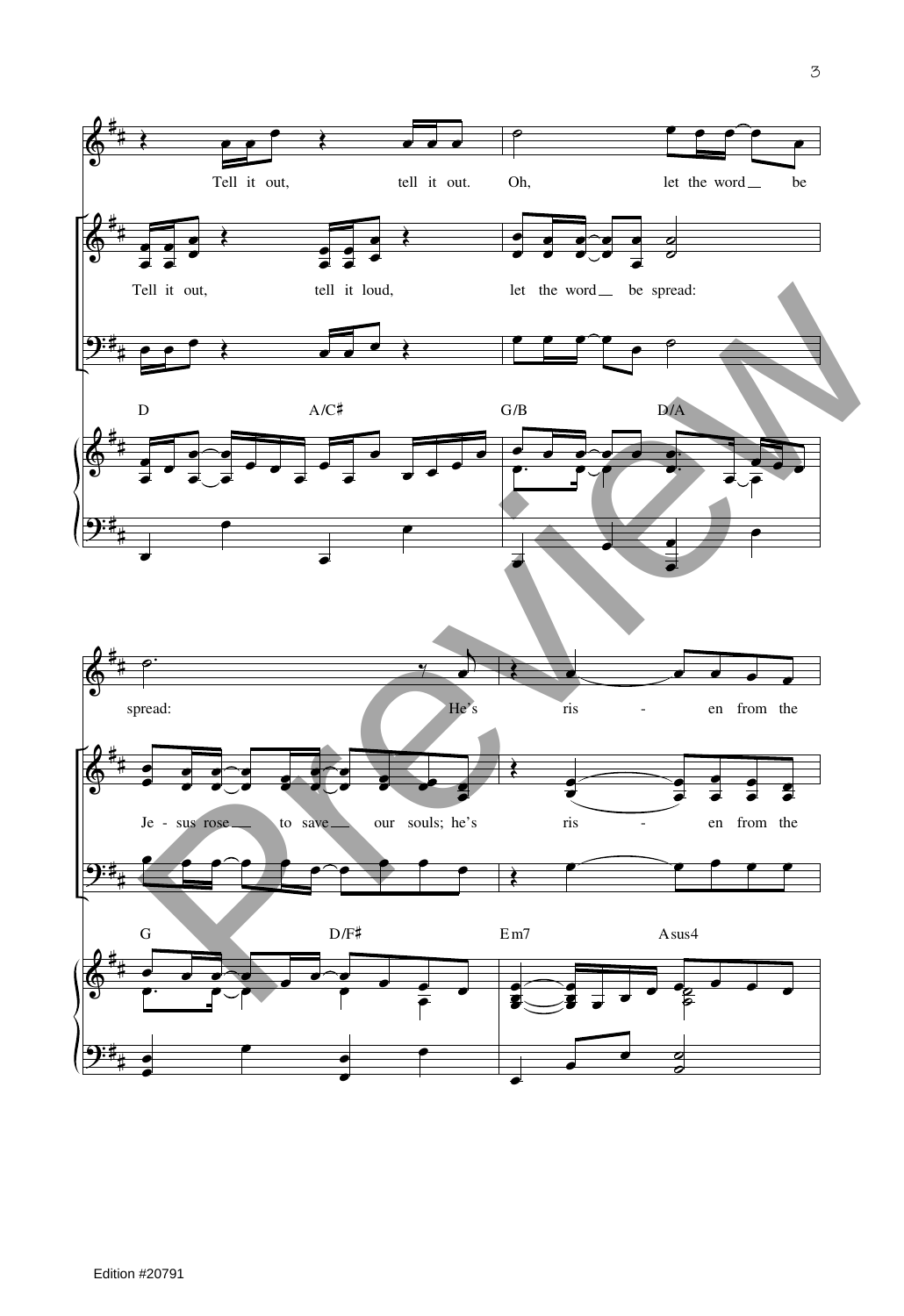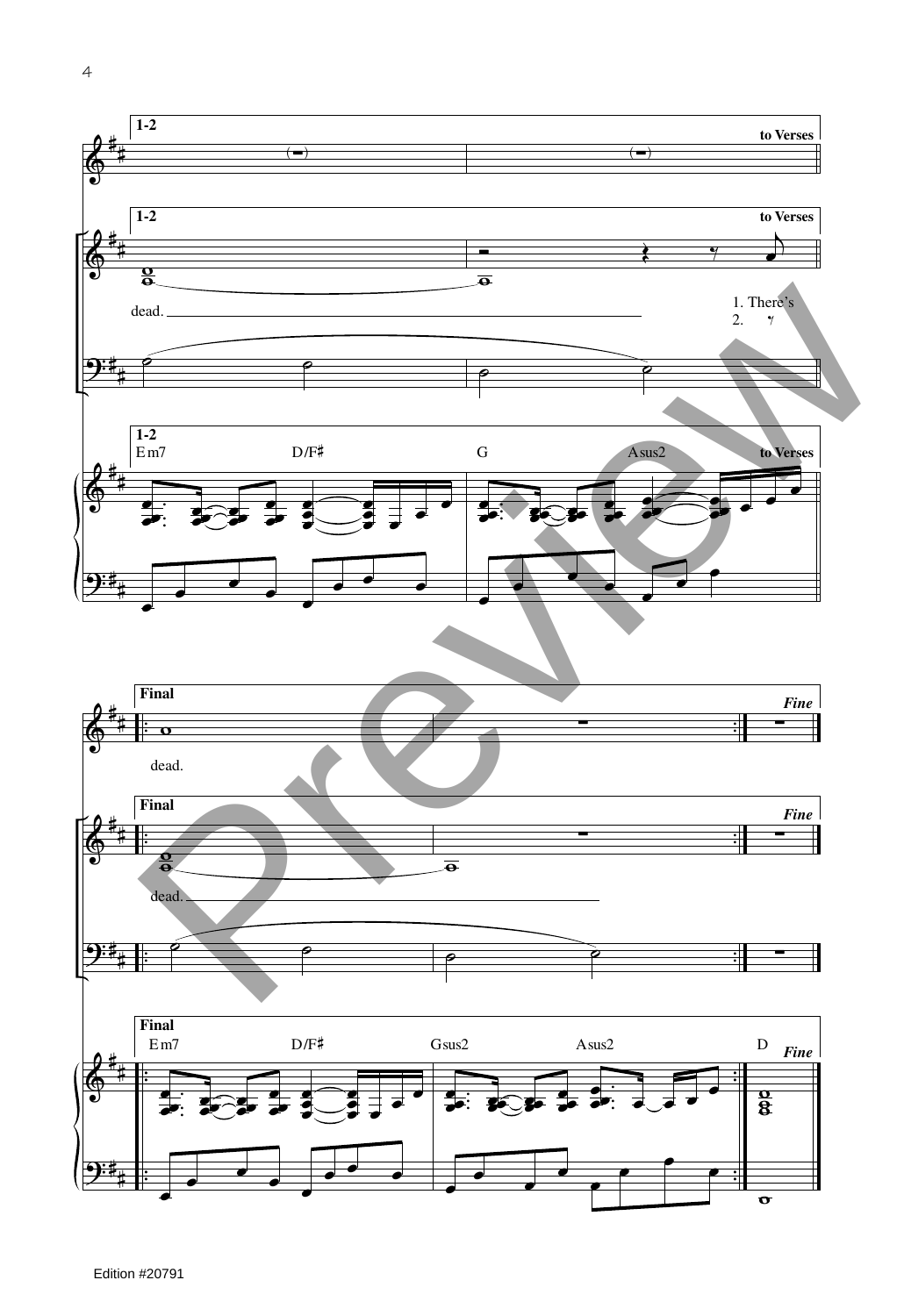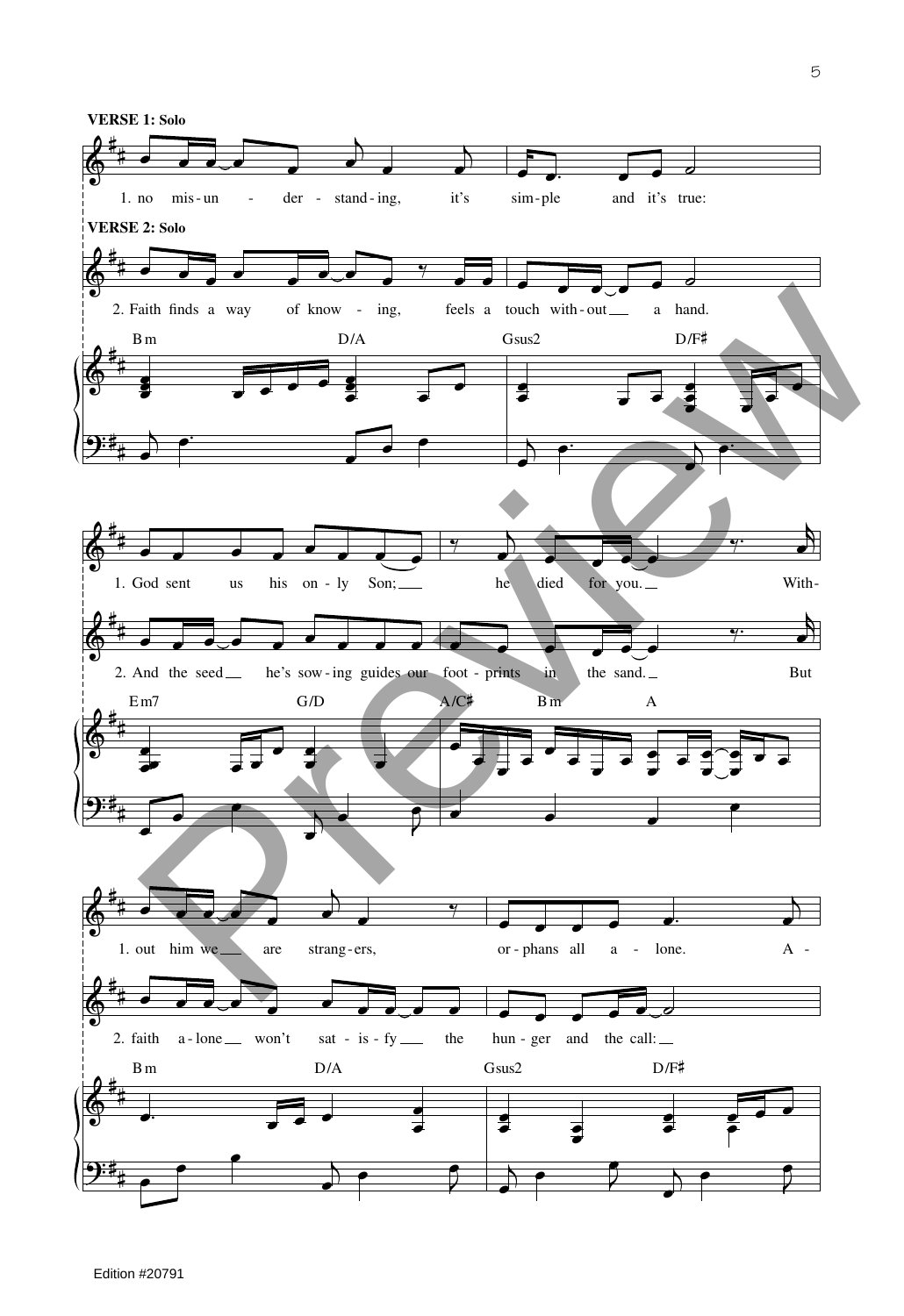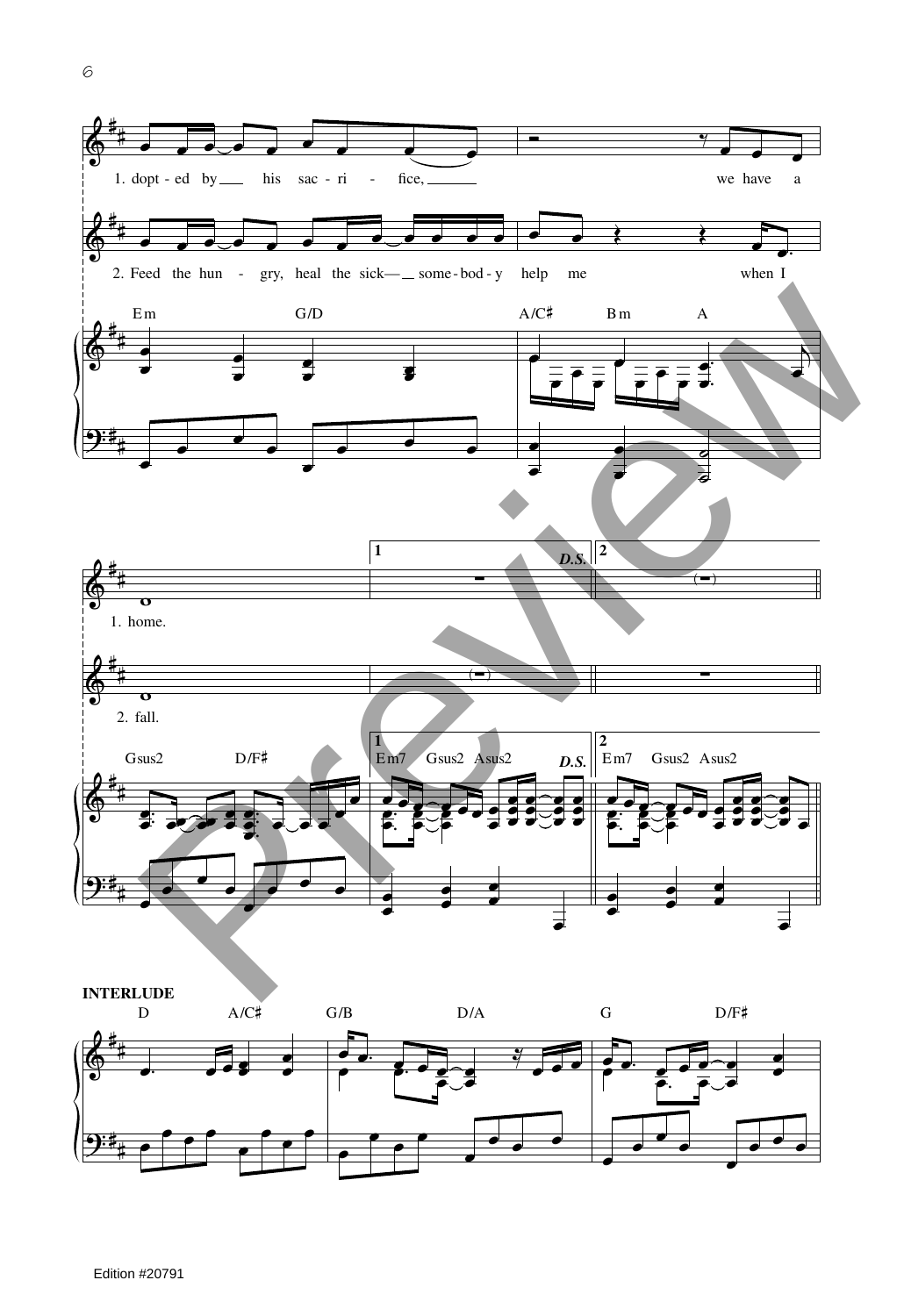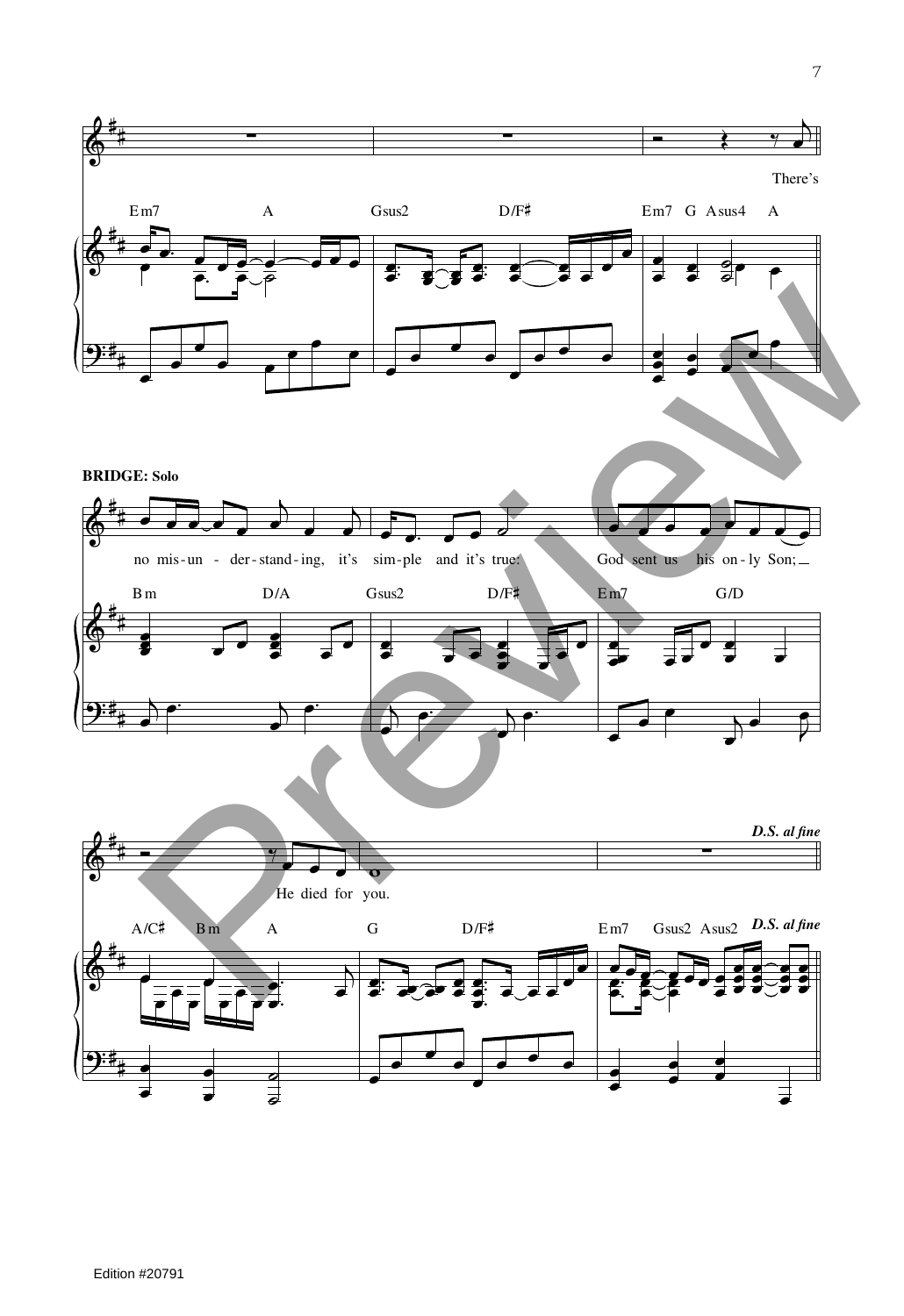Tell It Out *(Guitar/Vocal)*



<sup>©</sup> 2005, Timothy R. Smith. Published by spiritandsong.com®, a division of OCP, 5536 NE Hassalo, Portand, OR 97213. All rights reserved.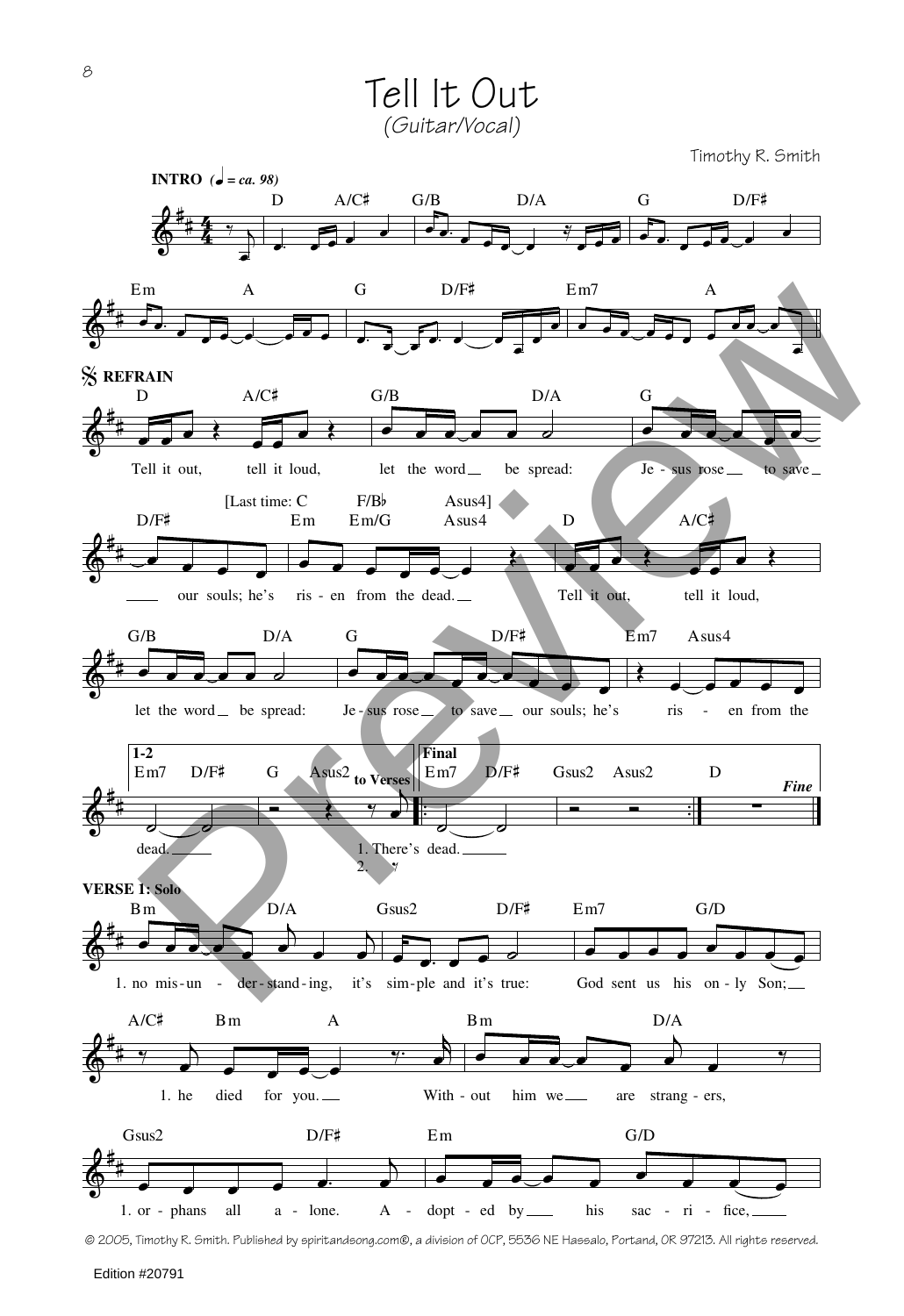

 $\mathcal{O}% _{M}\left( \mathcal{S}\right)$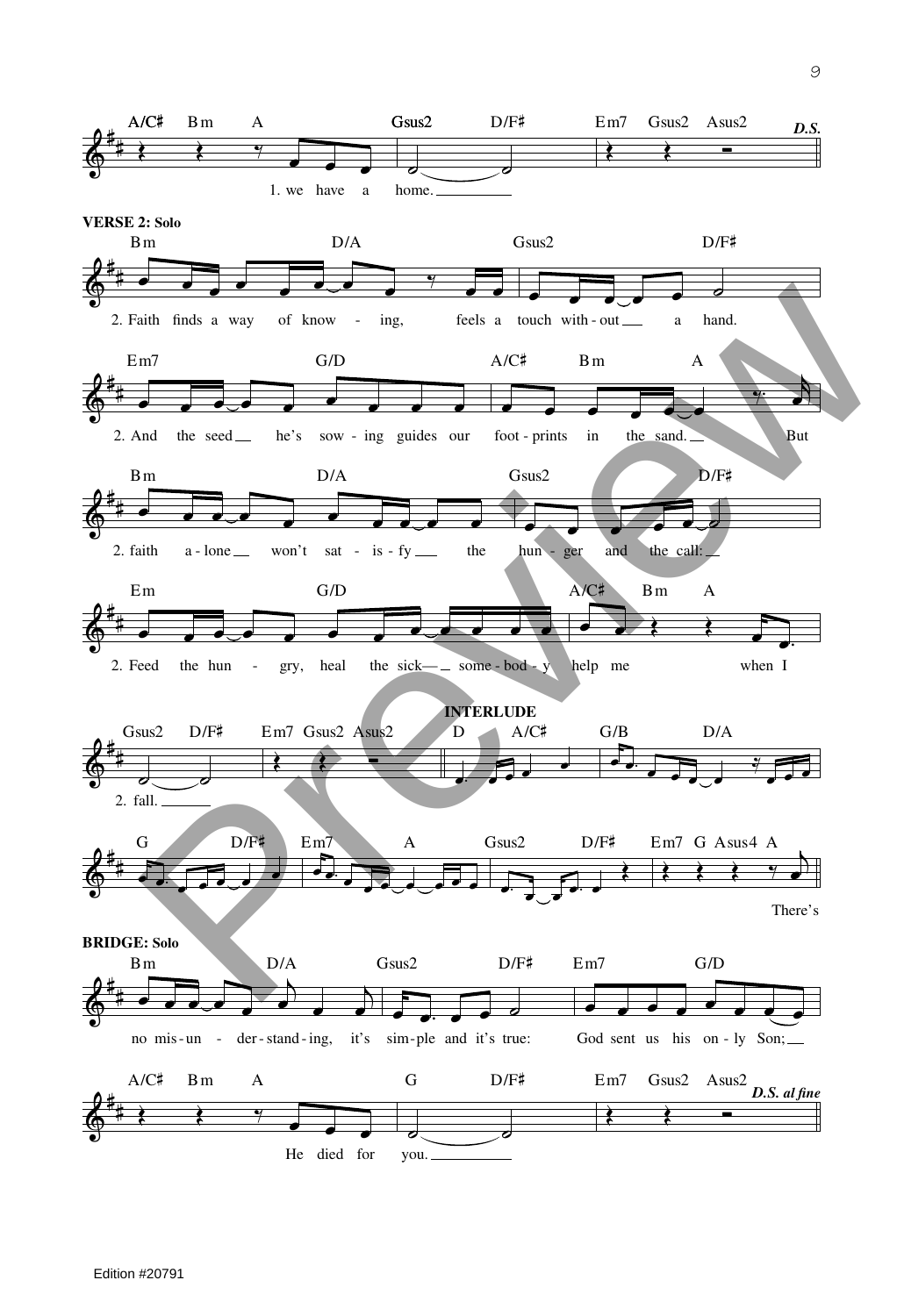## Composer Notes

*Evangelizing all peoples constitutes the essential mission of the Church; it is in fact the grace and vocation proper to the Church, her deepest identity.*

*—Pope Paul VI*

*—Timothy R. Smith*

This song is an Easter proclamation that can be sung throughout the year. It is a call for both individual faith formation and evangelization.

Hold the tempo back so the sixteenth-note syncopations fall naturally and not mechanically. This will also let the words sink in more effectively. ong is an Easter proclamation that can be sung throughout the year. It is a call for leads<br>an initiative formation and ovaragelization.<br>He tempo back so the sixteenth-riote syncopations fall naturally and not more marked m

Edition #20791